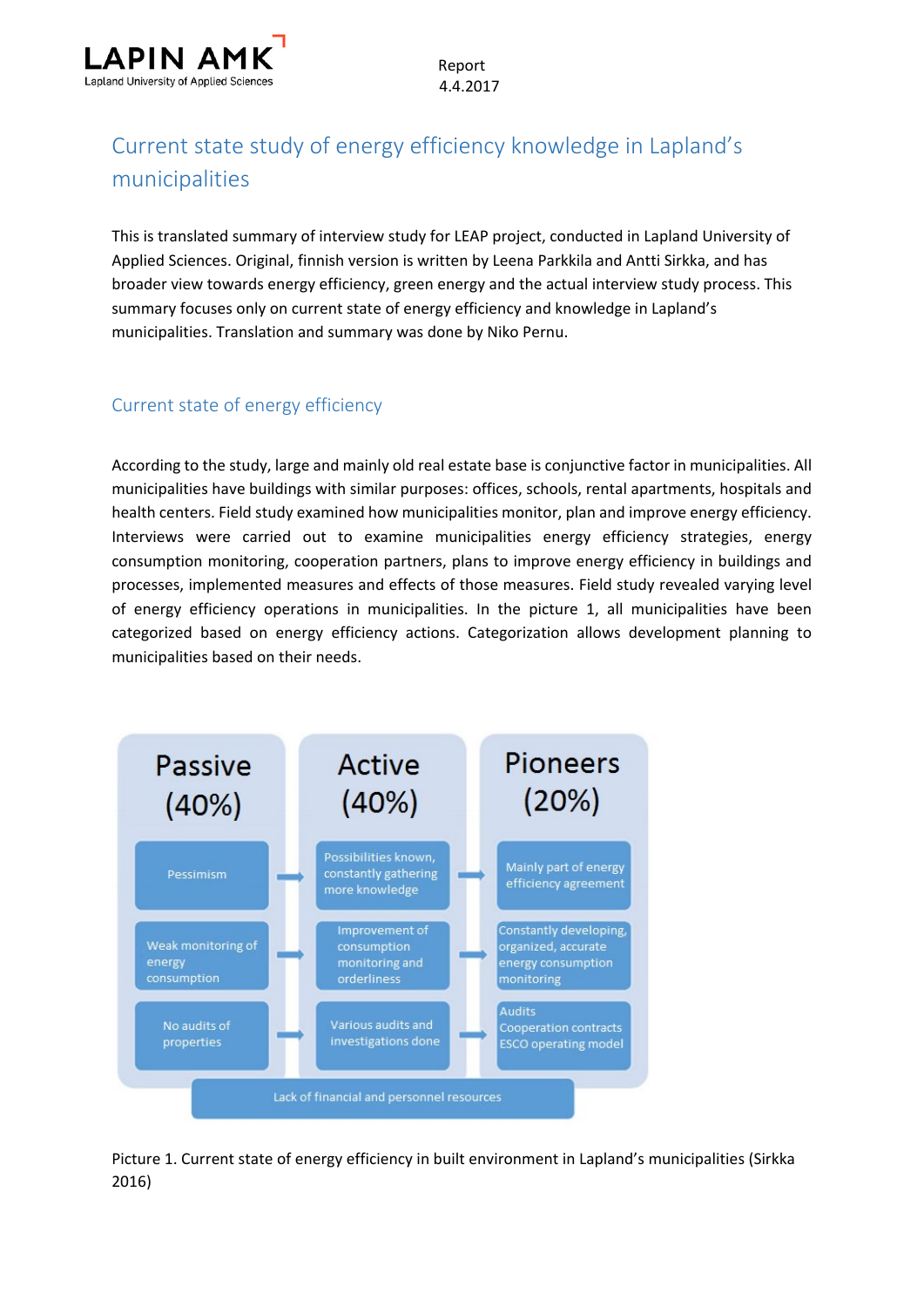

Pioneering municipalities carry out mainly energy efficiency projects, which focus on the most important building and achieve good results. Those municipalities are actively involved in developing provincially important energy industry. Active municipalities improve their own actions in the long run and seek actively operating models suitable to their needs. Passive municipalities carry out the most necessary renovations, mainly due to lack of resources. Communal sector has some level of insecurity regarding continuity of some services, which results passivity in building maintenance. Services are centralized in municipal centers, and remote properties are disposed.

Half of the municipalities in Lapland had done energy audits, mostly on their largest buildings. Energia Group Oy and Corbel Oy mainly carried out audits. Some of those audits were done with Motiva template, some carried out in different manner. The other half of the municipalities had potential locations for performing energy audits.

Buildings' energy efficiency

- $\triangleright$  Energy saving projects
- > Energy auditing on properties
- $\triangleright$  Improving energy efficiency during renovations
- > Added insulation
- Renewal or adjustment of ventilation and heating systems
- Fitting or improving heat recovery ventilation
- $\triangleright$  Improvements on doors and windows
- > Updating automation and lighting systems

Picture 2. Operations carried out by municipalities to improve energy efficiency

Current state operations for building energy efficiency were energy saving projects, energy auditing buildings, improving energy efficiency during renovation, adding insulation, replacing or adjusting ventilation and heating systems, updating lighting and automation systems. Half of the municipalities had reached their goals in these operations, main goal being energy- and resource savings between 25 – 70 %. There was also noticeable improvements in living comfort and indoor air quality. Half of the municipalities had not calculated repayment period of operation(s), since they were conducted from property maintenance's viewpoint.

Challenges were faced in various levels of operations. First and most influencing problem is lack of resources. The complexity of ESCO financing is a major problem in financing energy efficiency projects, and knowledge about other financing and supporting organizations is limited. In addition, limited personnel resources limit the municipalities' capability to carry out anything but necessary actions. Old building base with large maintenance backlog is hard to maintain up to date in current economic situation. There has been difficulties to assure municipalities' decision makers to approve planned action, and negative atmosphere towards tightening regulations certainly does not help it. Smaller scale problems found in conducted operations are finding unbiased information about improving energy efficiency, repayment periods, adjusting heating and ventilation systems and geothermal heating.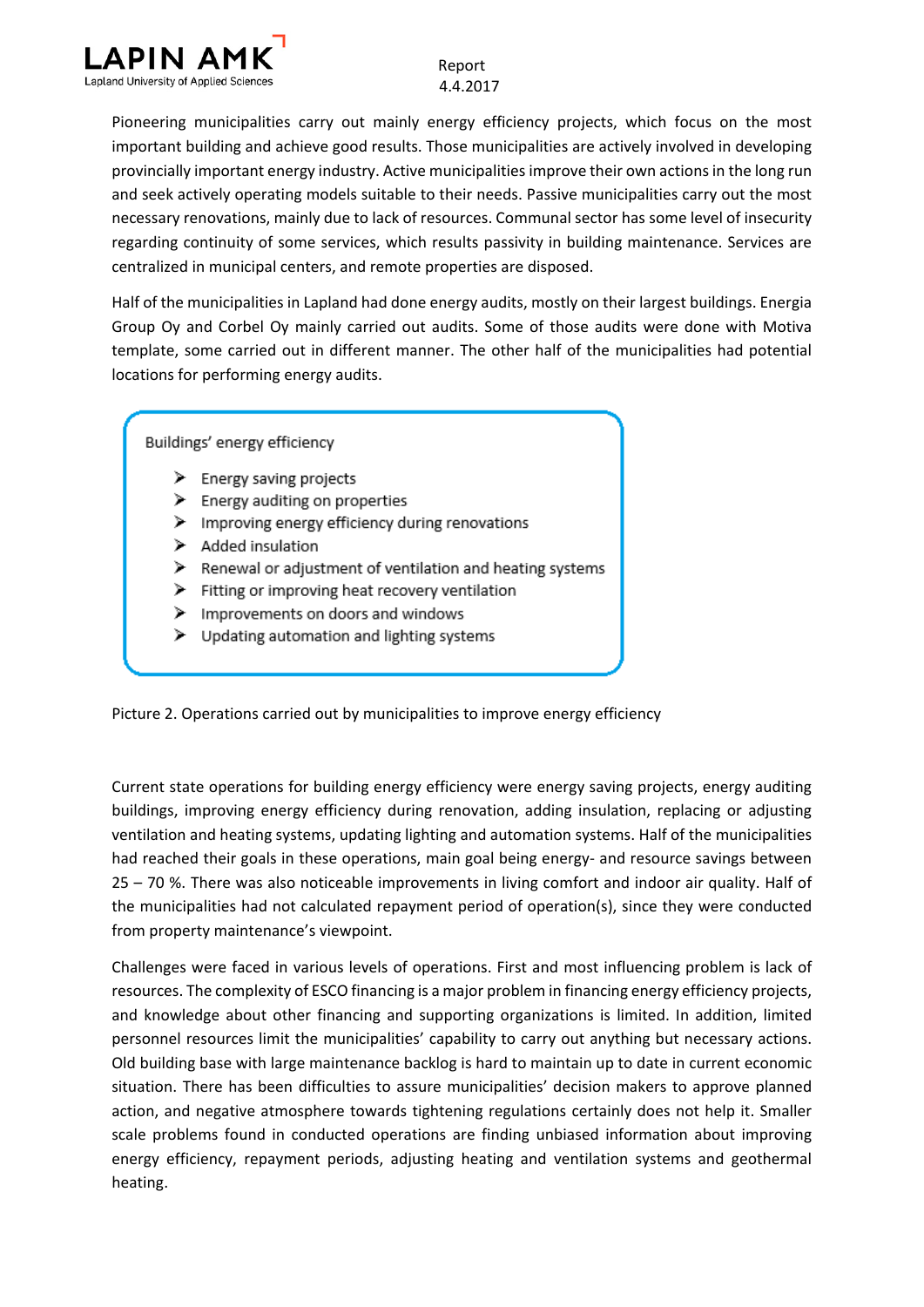

## Ideal state of energy efficiency

Ideal state of energy efficiency in municipalities was not easy to define, but interviewees could point out the factors limiting energy efficiency improvements and some ideas to achieve ideal situation. Common development needs identified in the field study were organization of energy efficiency activity, improvement of digital energy consumption monitoring, education of property maintenance crew and property users, education regarding use of electronic property information software and energy auditing to achieve broad improvements in energy efficiency. In addition, resources for renovations should be investigated and justified.

Possibility of extending adjustment- and small fix operations with small steps towards energy efficiency viewpoint should be evaluated. Municipalities' energy efficiency operations should be supported. In addition, it is worth considering arranging energy efficiency education for the actual users of buildings like in Kuopio, Finland. Kuopio is currently top cities in Finland when it comes to energy efficiency and acts against global warming.

Property maintenance crew need education in general and guidance towards more efficient use of electronic service manuals (Haahtela). Properties need various adjustments, maybe even automation regarding ventilation and heating. Municipalities are thinking about joining the energy efficiency agreement for the next period, and agreement itself is seen as a possibility to improve energy efficiency, but the actual, concrete advantages of agreement are not clear to all of the municipalities.

There is a clear need for information and knowledge among personnel and citizens of municipalities. Below, these specified needs are categorized by recipient.

Municipalities' personnel need information about:

- Energy guidance for properties' users and maintainers
- Development of information technology and automation knowledge
- More efficient use of electronic service manual (Haahtela)
- Energy efficiency agreement
- Financing models and channels (ESCO)
- Information model regarding energy efficiency potential
- Energy guidance, from planning to operations
- Energy audits, long term building maintenance plan
- -

Municipalities' citizens need information about:

- Financing channels
- Energy regulations in building and renovating (eg. additional insulation)
- New heating options and technology
- Comparison between different heating methods (costs, repayment periods)
	- o Possibility of conducting ESCO energy efficiency project